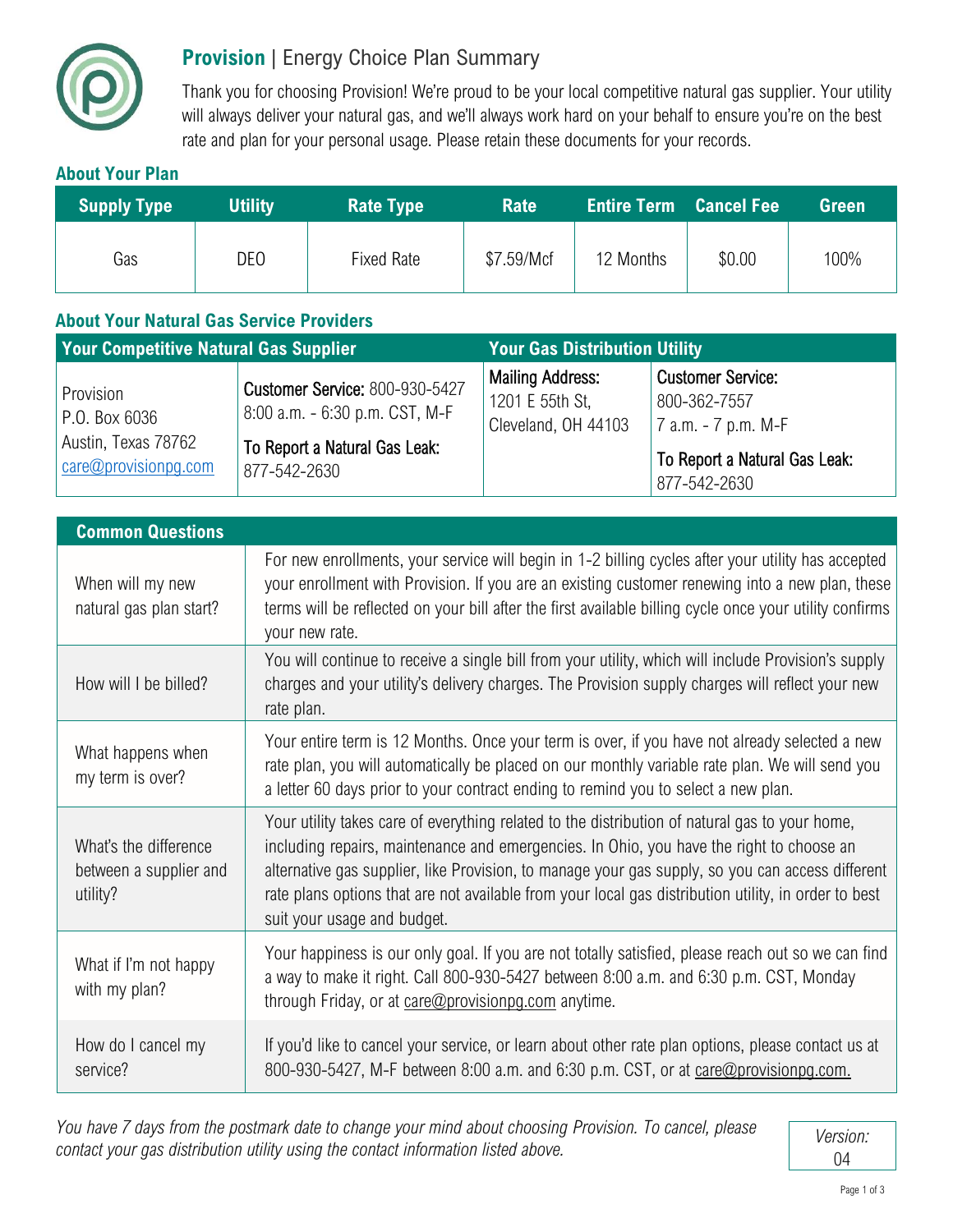

## **Provision** | Natural Gas Energy Choice Terms & Conditions

Residential and Small Commercial (500 Mcf or less) Customer Care: 800-930-5427 | Monday through Friday, 8:00 a.m. to 6:30 p.m. CST

1. Purchase Agreement: Energy 95, LLC ("Provision") is certified by the Public Utilities Commission of Ohio ("PUCO") to provide natural gas to utility customers through the Energy Choice Program. This document outlines Provision's Terms of Service ("Agreement") and is effective as of the customer's enrollment date. By enrolling with Provision, the customer consents to this Agreement.

2. Rate and Entire Term: Provision agrees to supply the utility listed on your "Plan Summary" page, hereby referred to as "Utility", with natural gas which will be distributed to the customer at the registered service address(es) on a month-to-month basis as demarcated by the customer's meter reading dates and until cancelled by notice as provided by this Agreement. The customer will be billed at the rate listed on their "Plan Summary" document during their Initial Contract Term. At the end of the Initial Contract Term, the customer will default to Provision' monthly variable rate plan. The monthly variable rate varies based on weather, supply, demand, and profit. The customer may contact Provision to inquire about available rate plans for service continuation after the Initial Contract Term. The Provision rate excludes taxes and delivery fees.

3. Cancellation and Changes: This Agreement may be cancelled by the customer at any time by calling Provision at 1-800-930- 5427 or by written notice to Provision, PO Box 6036, Austin, TX 78762. An Early Termination Fee may apply if noted in the "Plan Summary" document. Provision agrees to submit the customer's cancellation to the Utility within three (3) business days of receipt of notice, after which time the customer's account will be re-assigned according to the Utility's policies. Provision may also cancel this Agreement with seven (7) days written notice or immediately upon the customer's violation of a Power Provision & Gas or Utility policy. Unless required by governing law (including but not limited to a Utility service change, change in law, or other regulatory order), Provision may make changes to this Agreement with thirty (30) days written notice before such changes. If, due to a change in market conditions, Provision wishes to lower the rate, it may do so without consent provided there are no other changes to the terms and conditions of the contract.

4. Green Natural Gas Charges: If you are enrolled with a "green" natural gas product, all natural gas consumed under your plan will be offset proportionately by Provision through the purchase of carbon credits from certified carbon reduction projects. All offsets are based on 1 therm= 11.7 lbs of CO2 (U.S. Energy Information Administration.) Provision will retire all due carbon credits in Provision' name on a third-party registry, ensuring a transparent and verifiable offset. The customer will be charged for their green gas consumption by multiplying their monthly usage with their plan rate. This price includes the additional cost of providing a carbon offset service and is incorporated into the customer's natural gas supply charge on their bill.

5. Moving and Termination: This agreement will automatically terminate if the customer relocates outside the Utility service territory, if the requested service location is not served by Provision, or if the Customer returns to his/her incumbent natural gas company's (Utility's) applicable tariff service. In the event the customer relocates within the Utility service territory, the customer agrees that Utility may provide Provision with new account information and meter readings in order to continue service. Provision may assign this Agreement subject only to regulatory approval. The customer has a right to terminate this Agreement without penalty in the event the customer relocates outside the service territory of Utility or within the service territory of an incumbent natural gas company that does not permit portability of the Agreement.

6. Limitation of Liability/Eligibility/Jurisdiction: The customer acknowledges that this Agreement is for residential and small commercial customers in the Utility territory. By entering this Agreement, the customer guarantees that the enrolled accounts are residential or small commercial. Provision is not responsible for any decision arising out of Utility regarding the termination of customers from any Utility service. In the event of a Force Majeure as defined by Utility or any transmitting or transporting entity, Provision is not responsible for supplying natural gas.